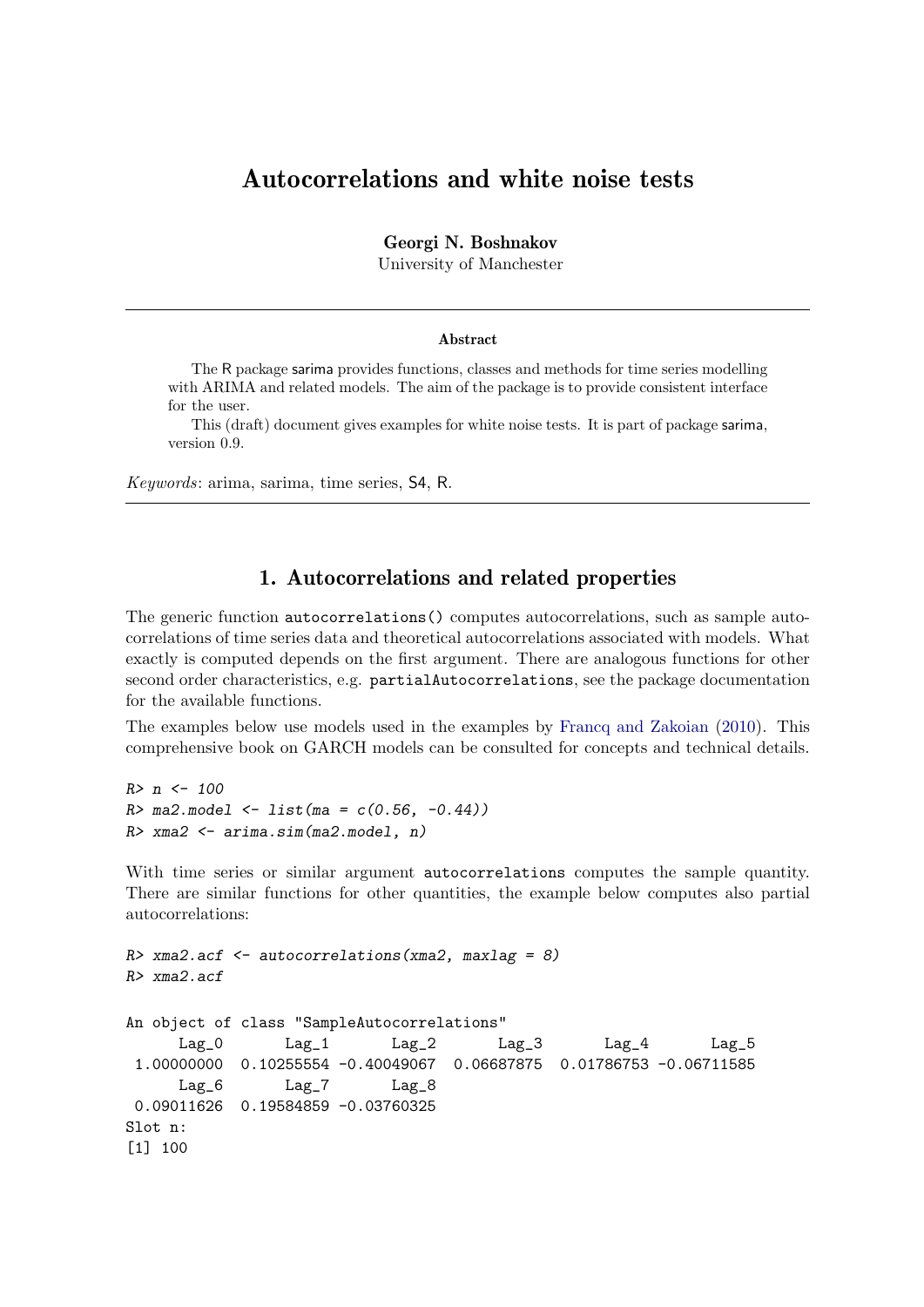```
Slot varnames: < not set>
Slot objectname: x
R xma2.pacf \leq partialAutocorrelations (xma2, maxlag = 8)
R> xma2.pacf
An object of class "SamplePartialAutocorrelations"
    Lag_0 Lag_1 Lag_2 Lag_3 Lag_4 Lag_5 Lag_6
1.0000000 0.1025555 -0.4153771 0.2047136 -0.2508481 0.1304950 -0.0404144
    Lag_7 Lag_8
0.2809889 -0.1651836
Slot n:
[1] 100
Slot varnames: < not set>
Slot objectname: x
```
If the argument is a model, the suitable theoretical properties are computed. In interactive use an ARMA model can be specified also as a list with components ar, ma and sigma2.

```
R> ma2.model
$ma
[1] 0.56 -0.44
R xma2.tacf \leq autocorrelations (ma2.model, maxlag = 8)
R> class(xma2.tacf)
[1] "Autocorrelations"
attr(,"package")
[1] "sarima"
R xma2.tpacf \leq partialAutocorrelations(ma2.model, maxlag = 8)
R> class(xma2.tpacf)
[1] "PartialAutocorrelations"
attr(,"package")
[1] "sarima"
```
A plot of the autocorrelation object can be used to check if the time series is white noise. Without further arguments, the confidence limits correspond to a null hypothesis of iid:

R> plot(xma2.acf)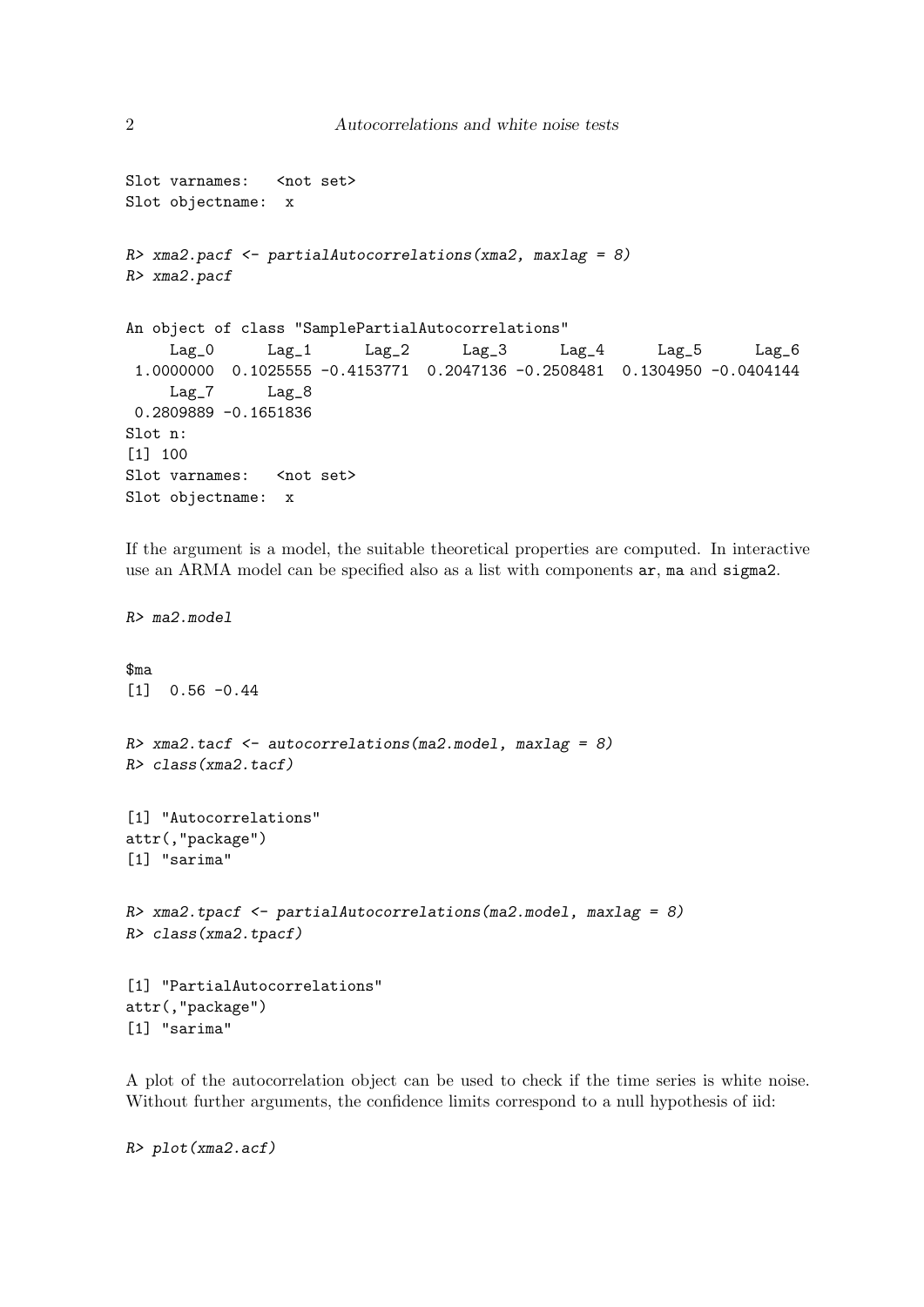

If the time series is supplied, limits for null hypothesis of GARCH are given, as well. Here is an example. First we simulate a  $GARCH(1,1)$  time series and compute sample autocorrelations and partial autocorrelations.

```
R> n <- 5000
R> set.seed(124) # for reproducibility
R > x <- rgarch1p1(n, alpha = 0.3, beta = 0.55, omega = 1, n.skip = 1000)
R> x.acf \leq autocorrelations(x)
R> x.pacf \leftarrow partialAutocorrelations(x)
```
This produces a plot for assessing if the time series is white noise. There are two sets of intervals: one computed under the stronger hypothesis that the time series is iid, the other under the hypothesis that the time series is GARCH.

 $R$ >  $plot(x.act, data = x)$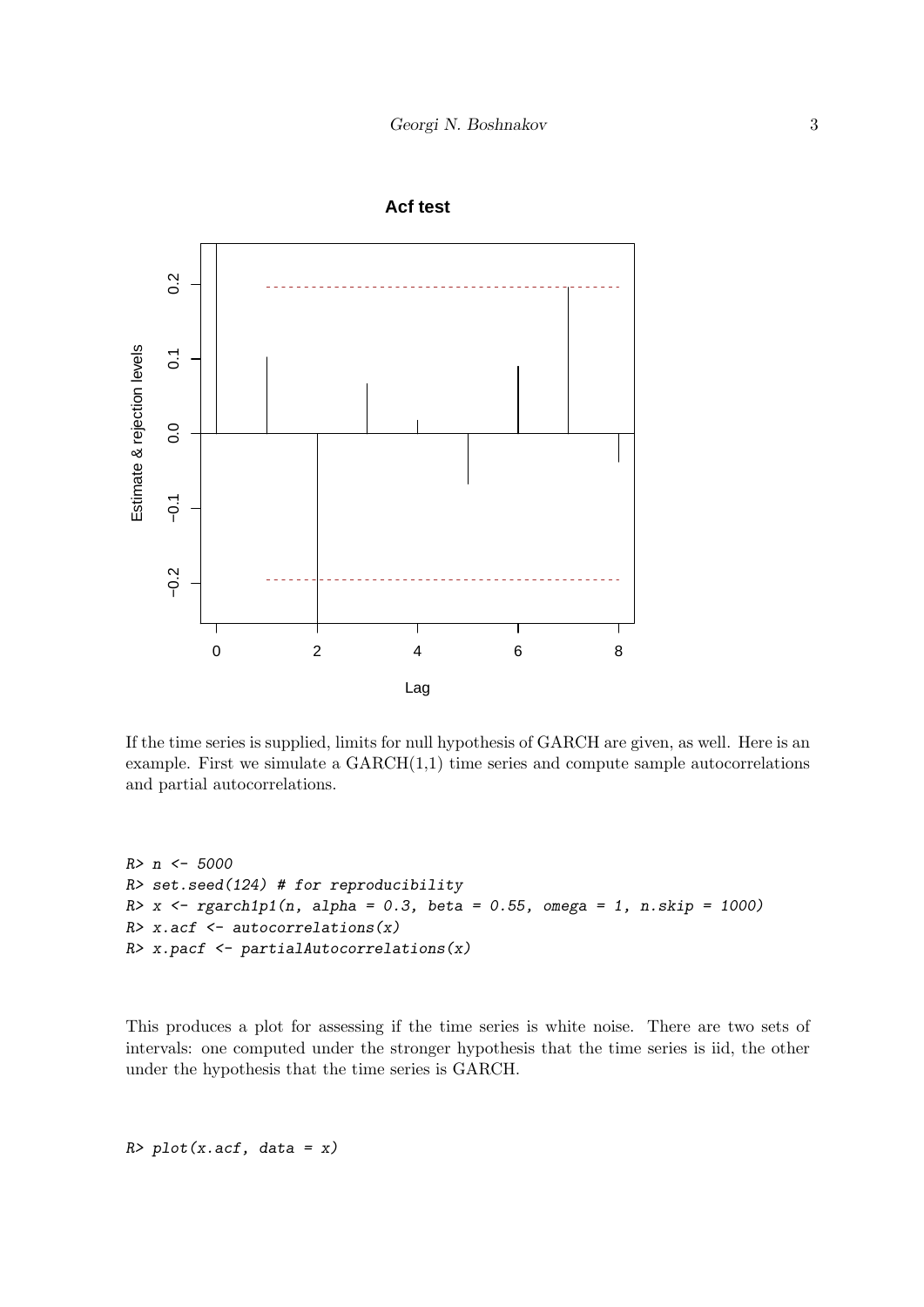

**Acf test**

Notice that several autocorrelations seem significant under the iid hypothesis and in practice some ARMA or MA model would be tried. On the other hand, there is no evidence against the GARCH hypothesis, suggesting a GARCH model without any ARMA terms. Similar inference follows from the portmanteau tests, see next section.

The partial autocorrelation function can be used instead of the autocorrelations: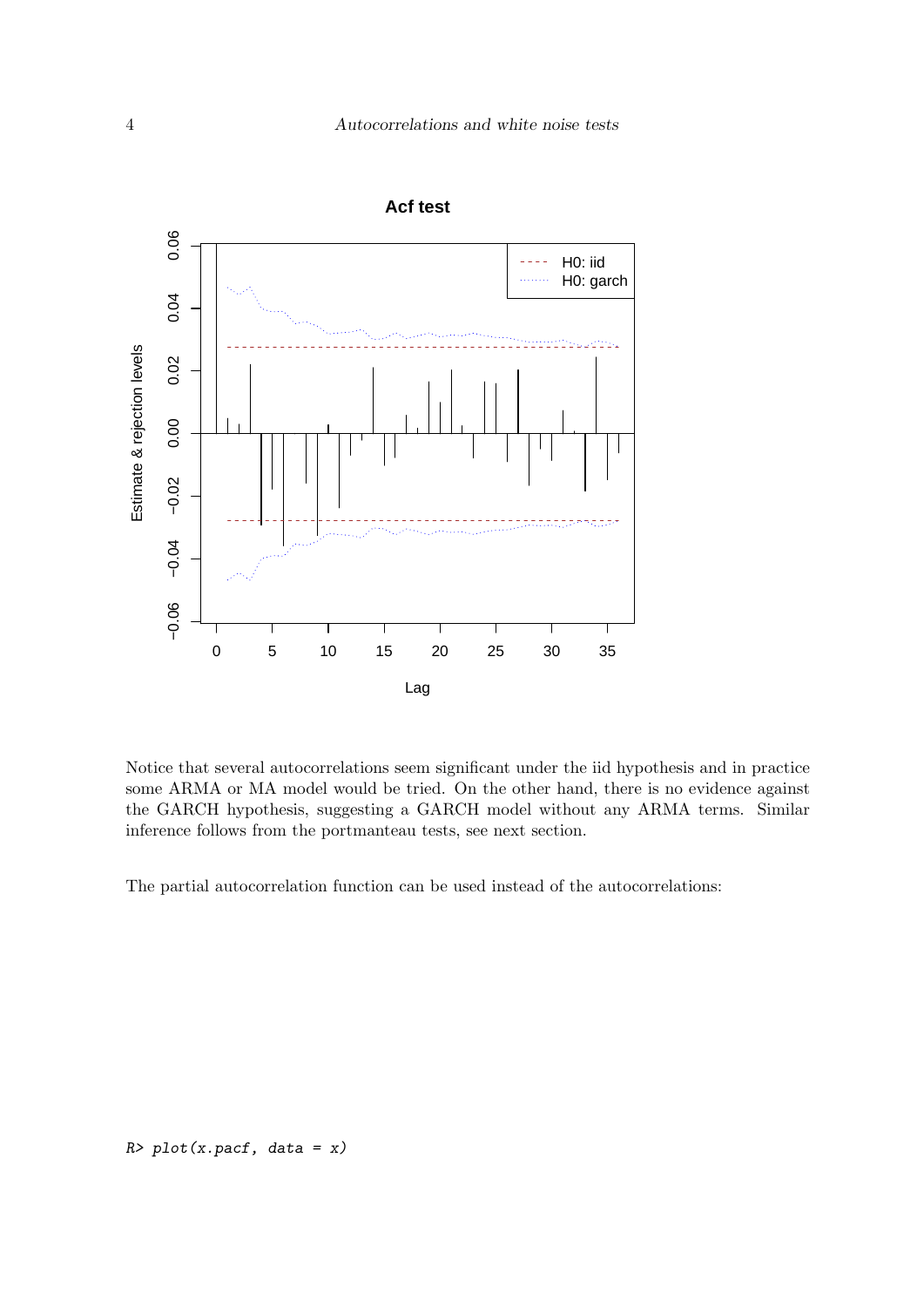

**Pacf test**

Arguments can be used to change some aspects of the graphics. Here we change the title:

```
R> plot(x.act, data = x, main = "Autocorrelation test")R \neq ## plot(x.pacf, data = x, main = "Partial autocorrelation test")
```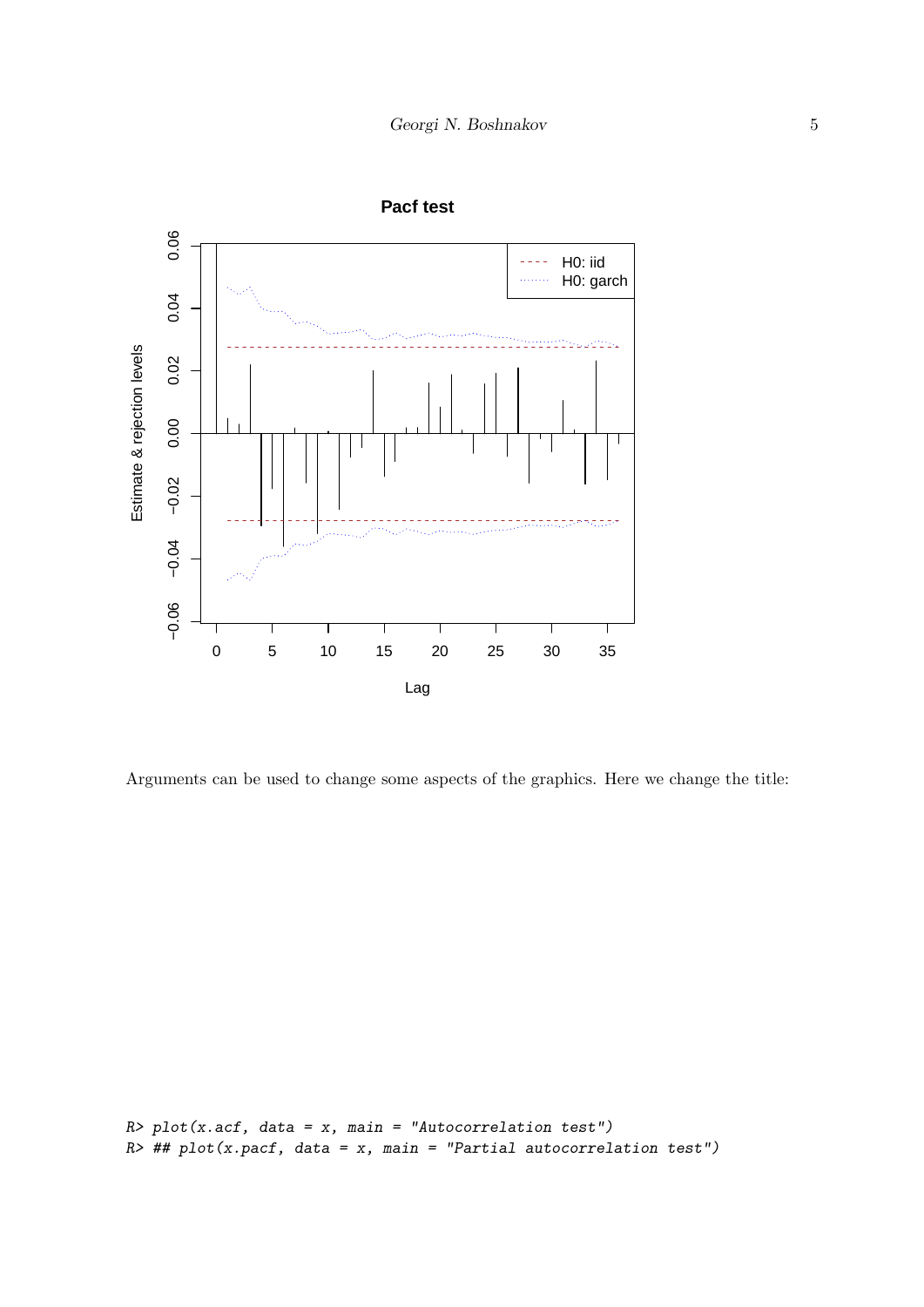

### **Autocorrelation test**

## 2. White noise tests

whiteNoiseTest computes pormanteau statistics. When argument ci is TRUE, it also computes the intervals for the individual correlations visualised by the above plots. Here we carry out iid tests using the method of Li-McLeod and Ljung-Box [\(Li](#page-9-0) [2004\)](#page-9-0):

```
R> x.iid <- whiteNoiseTest(x.acf, h0 = "iid", nlags = c(5, 10, 20), x = x,
                          method = "LiMcLeod")R> x.iid
$test
         ChiSq DF pvalue
[1,] 8.416634 5 0.13471982
[2,] 21.396085 10 0.01849482
[3,] 29.570841 20 0.07711244
attr(,"method")
[1] "LiMcLeod"
$ci
```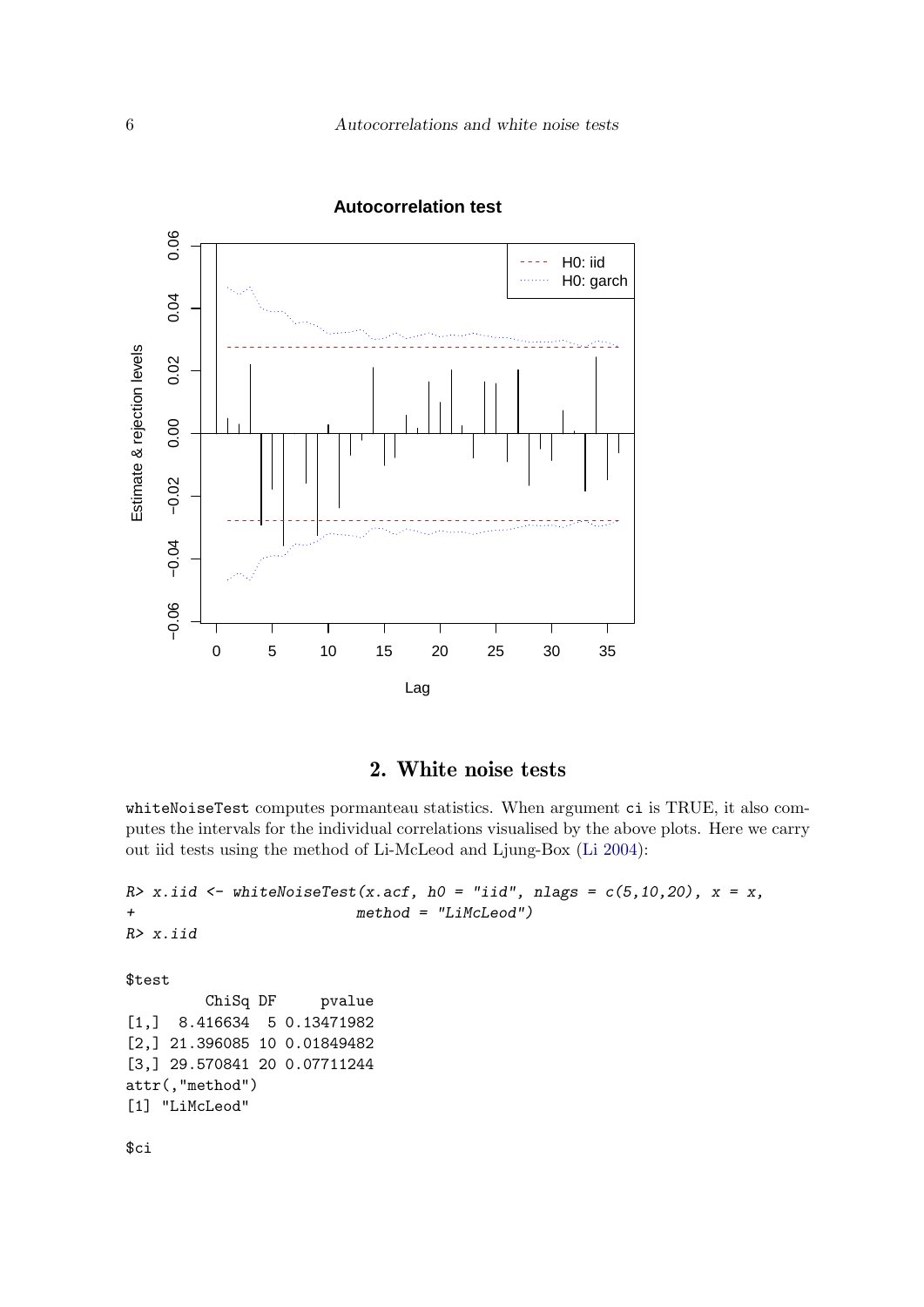```
int
 [1,] -0.02771808 0.02771808
 [2,] -0.02771808 0.02771808
 [3,] -0.02771808 0.02771808
 [4,] -0.02771808 0.02771808
 [5,] -0.02771808 0.02771808
 [6,] -0.02771808 0.02771808
 [7,] -0.02771808 0.02771808
 [8,] -0.02771808 0.02771808
 [9,] -0.02771808 0.02771808
[10,] -0.02771808 0.02771808
[11,] -0.02771808 0.02771808
[12,] -0.02771808 0.02771808
[13,] -0.02771808 0.02771808
[14,] -0.02771808 0.02771808
[15,] -0.02771808 0.02771808
[16,] -0.02771808 0.02771808
[17,] -0.02771808 0.02771808
[18,] -0.02771808 0.02771808
[19,] -0.02771808 0.02771808
[20,] -0.02771808 0.02771808
attr(,"level")
[1] 0.95
R> x.iid2 <- whiteNoiseTest(x.acf, h0 = "iid", nlags = c(5, 10, 20), x = x,
+ method = "LjungBox")
R> x.iid2
$test
        ChiSq DF pvalue
[1,] 8.423474 5 0.13438990
[2,] 21.419418 10 0.01835152
[3,] 29.589845 20 0.07677784
attr(,"method")
[1] "LjungBox"
$ciint
 [1,] -0.02771808 0.02771808
 [2,] -0.02771808 0.02771808
 [3,] -0.02771808 0.02771808
 [4,] -0.02771808 0.02771808
 [5,] -0.02771808 0.02771808
 [6,] -0.02771808 0.02771808
 [7,] -0.02771808 0.02771808
 [8,] -0.02771808 0.02771808
 [9,] -0.02771808 0.02771808
```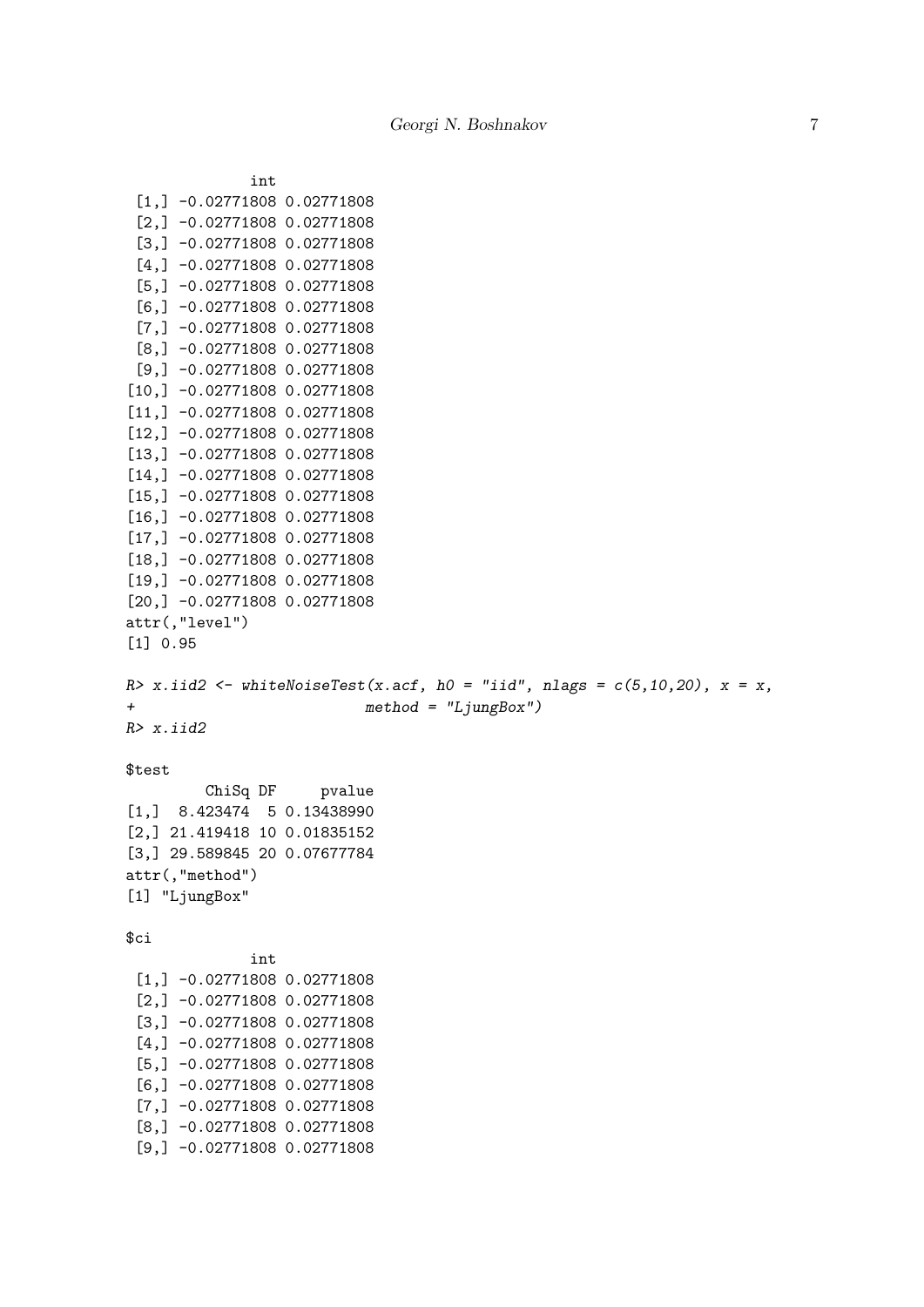```
[10,] -0.02771808 0.02771808
[11,] -0.02771808 0.02771808
[12,] -0.02771808 0.02771808
[13,] -0.02771808 0.02771808
[14,] -0.02771808 0.02771808
[15,] -0.02771808 0.02771808
[16,] -0.02771808 0.02771808
[17,] -0.02771808 0.02771808
[18,] -0.02771808 0.02771808
[19,] -0.02771808 0.02771808
[20,] -0.02771808 0.02771808
attr(,"level")
[1] 0.95
```
If the iid hypothesis is retained this implies uncorrelatedness, as well. But it is also a rather common practice when the iid hypothesis is rejected, to take this as evidence that the time series is correlated and go on to fit ARMA models. This is fine for many applications but not always.

In particular, if the intent is to fit GARCH-type models the following test is more suitable. Here we test the weaker assumption that the underlying time series is GARCH:

```
R > x.garch \leftarrow whiteNoiseTest(x.acf, h0 = "garch", nlags = c(5, 10, 20), x = x)R> x.garch
```
\$test

h Q pval [1,] 5 3.941196 0.5579130 [2,] 10 10.951332 0.3613222 [3,] 20 17.332780 0.6312711

\$ci

|                    | i nt.         |            |
|--------------------|---------------|------------|
| [1,]               | $-0.04666052$ | 0.04666052 |
| [2,]               | -0.04434802   | 0.04434802 |
| [3,]               | -0.04677694   | 0.04677694 |
| $[4,$ ]            | $-0.03992968$ | 0.03992968 |
| [5,]               | $-0.03891428$ | 0.03891428 |
| [6,                | $-0.03907986$ | 0.03907986 |
| $\left[7, \right]$ | -0.03515187   | 0.03515187 |
| [8,]               | $-0.03573208$ | 0.03573208 |
| [9,]               | $-0.03439233$ | 0.03439233 |
| [10,]              | $-0.03183056$ | 0.03183056 |
| [11,]              | $-0.03219418$ | 0.03219418 |
| [12,]              | -0.03246280   | 0.03246280 |
| [13,]              | $-0.03327740$ | 0.03327740 |
| [14,               | -0.03005510   | 0.03005510 |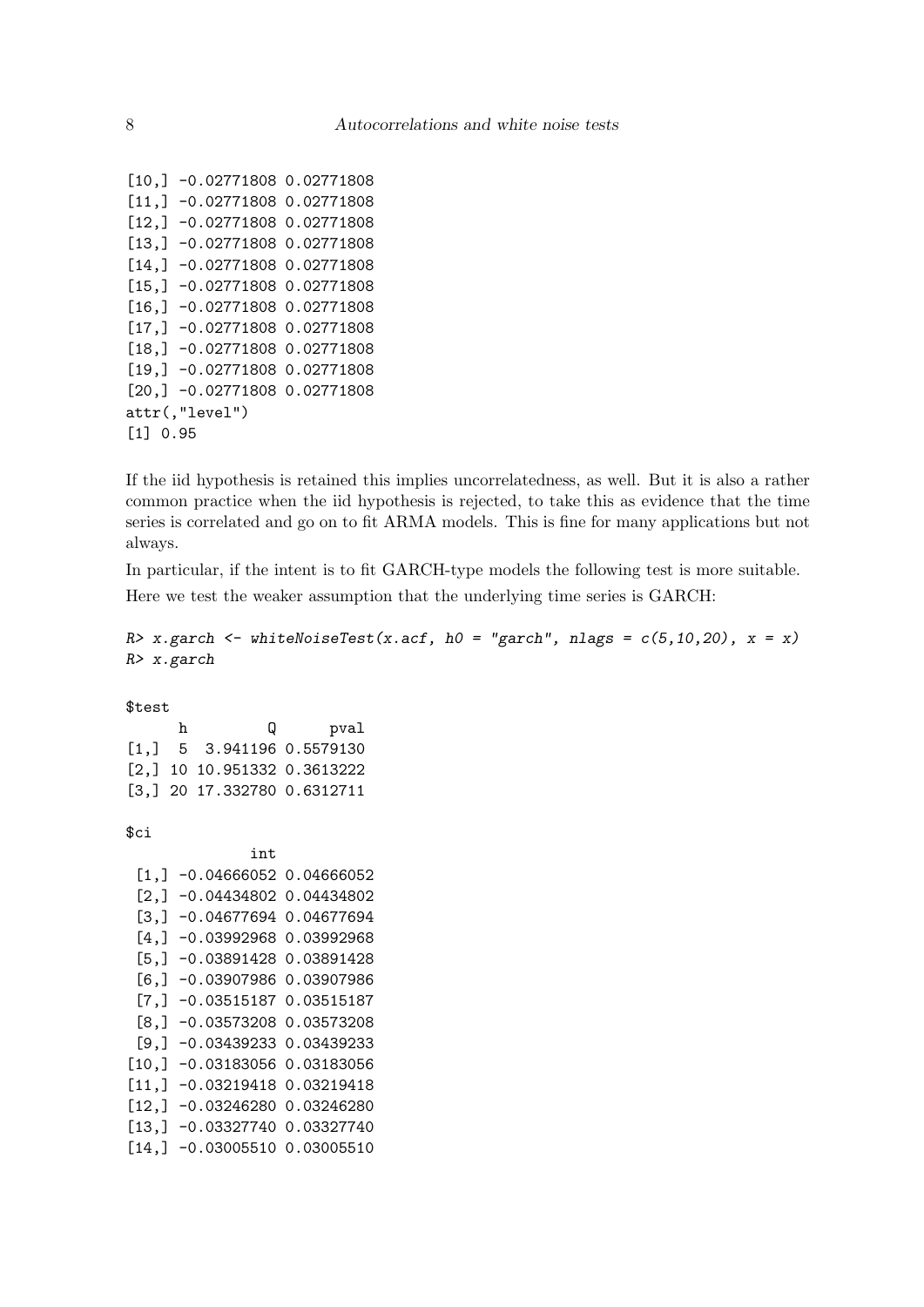[15,] -0.03036421 0.03036421 [16,] -0.03227652 0.03227652 [17,] -0.03039006 0.03039006 [18,] -0.03120361 0.03120361 [19,] -0.03219531 0.03219531 [20,] -0.03092271 0.03092271

An alternative test for white noise is based on [Kokoszka and Politis](#page-9-1) [\(2011\)](#page-9-1) Their result is under an ARCH-type or stochastic volatility hypothesis:

```
R> x.archtype <- whiteNoiseTest(x.acf, h0 = "arch-type", nlags = c(5, 10, 20), x = x)
R> x.archtype
```
\$test

| h | IJ                                                          | pval |
|---|-------------------------------------------------------------|------|
|   | $\begin{bmatrix} 1 \\ 1 \end{bmatrix}$ 5 3.756171 0.5850275 |      |
|   | $[2,]$ 10 11.188793 0.3429997                               |      |
|   | $[3,]$ 20 17.558642 0.6164574                               |      |

 $$ci$ 

|        | i nt.         |            |
|--------|---------------|------------|
| [1,]   | $-0.04666052$ | 0.04666052 |
| [2,]   | 0.04434802    | 0.04434802 |
| [3,]   | -0.04677694   | 0.04677694 |
| [4,]   | $-0.03992968$ | 0.03992968 |
| [5,]   | -0.03891428   | 0.03891428 |
| [6,]   | $-0.03907986$ | 0.03907986 |
| [7,]   | $-0.03515187$ | 0.03515187 |
| [8,]   | $-0.03573208$ | 0.03573208 |
| [9,]   | -0.03439233   | 0.03439233 |
| [10, ] | $-0.03183056$ | 0.03183056 |
| [11,   | -0.03219418   | 0.03219418 |
| [12,]  | -0.03246280   | 0.03246280 |
| [13,]  | -0.03327740   | 0.03327740 |
| [14,   | $-0.03005510$ | 0.03005510 |
| [15,]  | -0.03036421   | 0.03036421 |
| [16,]  | -0.03227652   | 0.03227652 |
| [17,]  | -0.03039006   | 0.03039006 |
| [18,]  | -0.03120361   | 0.03120361 |
| [19,]  | $-0.03219531$ | 0.03219531 |
| [20.]  | -0.03092271   | 0.03092271 |
|        |               |            |

## References

<span id="page-8-0"></span>Francq C, Zakoian JM (2010). GARCH models: structure, statistical inference and financial applications. John Wiley & Sons. ISBN 978-0-470-68391-0.